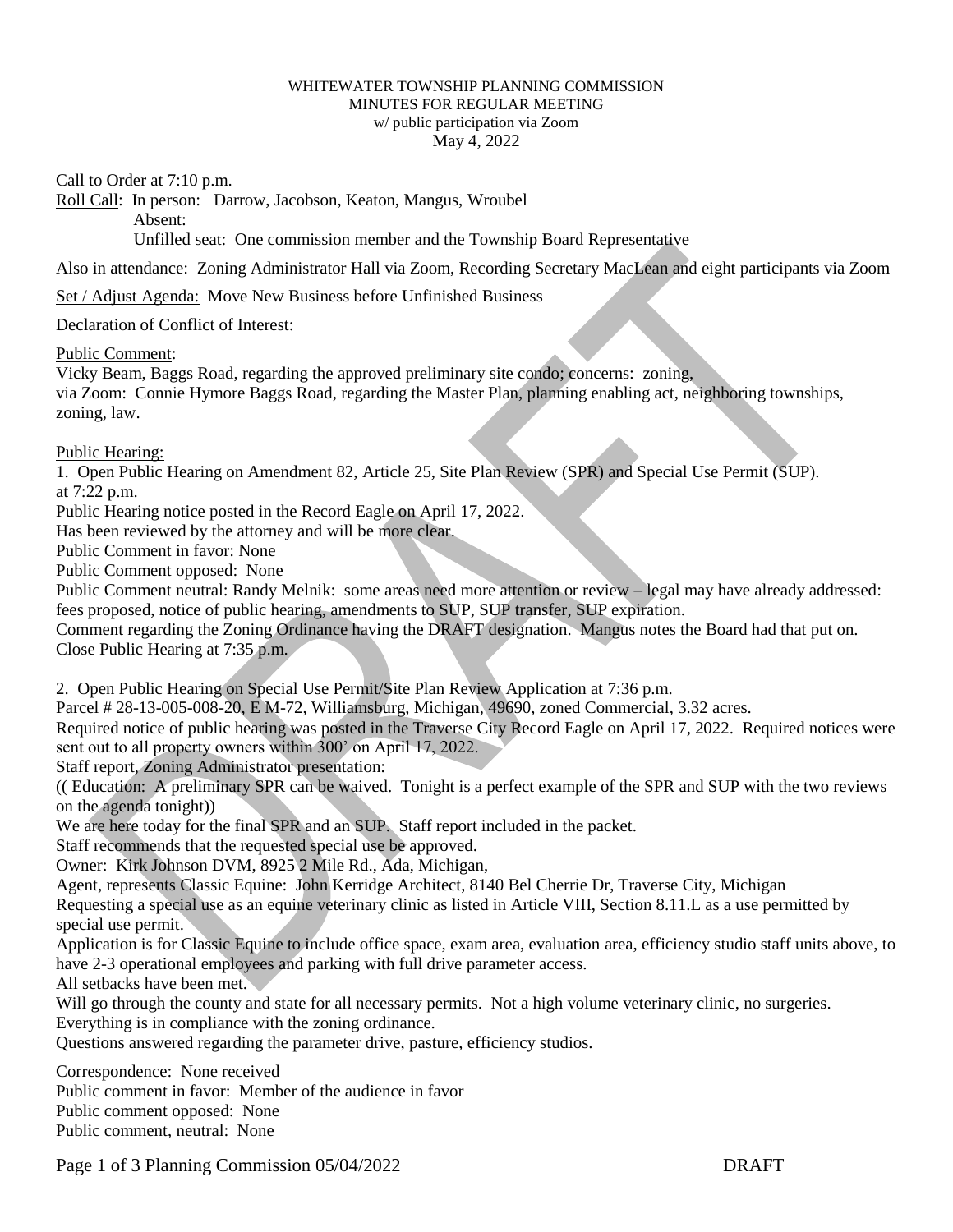Close public hearing at 7:50 p.m.

Approval of Minutes:

MOTION by Jacobson, second by Wroubel to approve March 2, 2022, meeting minutes, as amended. (Note, draft minutes posted on the website and the recording secretary's draft had the correct meeting minutes date) Roll call: Jacobson-yes; Keaton-yes; Mangus-yes; Wroubel-yes; Darrow-yes. All in favor. Motion carried. MOTION by Keaton, second by Jacobson to approve March 11, 2022, meeting minutes. Roll call: Keaton-yes; Mangus-yes; Wroubel-yes; Darrow-yes; Jacobson-yes. All in favor. Motion carried.

Correspondence: (Included in packet)

## Reports:

*Zoning Administrator Report, Hall:* Continue to get calls on short term rentals (STR) and STRs in conjunction with site condominium development. Site Condos are very different than Planned Unit Developments (PUD). The Baggs Road developer will be addressing the requirements.

There is not a perfect Master Plan or a perfect zoning ordinance. Confident that Whitewater Township will move forward using the site condominium development information. Note: MSU extension, Networks Northwest has a lot of information regarding site condominiums, PUD's etc. We all need to do everything as written in the ordinance. *Chair's Report, Mangus*: Have been requested to find out who of the commissioners has what, what resources do you have: hard copy of the Master Plan, Zoning Ordinance, PC Bylaws, employee handbook, Michigan Guide to Planning and Zoning. Mangus will put in a request for hard copies for each as needed.

*Township Board Rep,*. None assigned.

*ZBA Representative,Wroubel:* No cases in March or April.

*Committee Reports:* None.

*Additional Items:* None.

New Business addressed before Unfinished Business (see below)

Unfinished Business:

- 1. Amendment 82, Article 25, Site Plan Review and Special Use Permit amendment discussion. The draft of the review from the attorney has been presented this evening. Move forward, send to the board and let them move with the minor adjustments presented by the attorney OR read through it and bring it back next month for final approval. Consensus to bring it back next month after review.
- 2. Article 25, Special Use Permit amendment discussion. Included in above.
- 3. Classic Equine Special Use Permit discussion.

Efficiency studio unit helps the owner with property safety. Will this open the door to other business? It is something that is allowed in the Commercial District as a mixed use. It is a permitted use, a lawful use. No need to delay.

Zoning Administrator findings of fact stated in the ZA staff report are specifically regarding the site plan, not the special use.

1.) Property is located in the C1-Commercial zoning district of Whitewater Township.

2.) Veterinary clinics, veterinary hospitals and related kennel facilities are listed as special uses in the C1- Commercial zoning district.

3.) Article XXV, Section 25.18 of the Whitewater Township Zoning Ordinance does not allow the Zoning Administrator review for a "special" use.

4.) There is no "minimum" lot size listed for a lot/parcel located in the Commercial zoning district.

- 5.) The maximum lot width to depth ratio of 4:1 is not exceeded.
- 6.) The proposed use is in accordance to the general health, safety and welfare of the community.

Planning Commission Findings of Fact:

- 1.) Whereas Classic Equine meets all requirements of the Whitewater Township zoning ordinance.
- 2.) Whereas, not in conflict with the health safety and welfare.